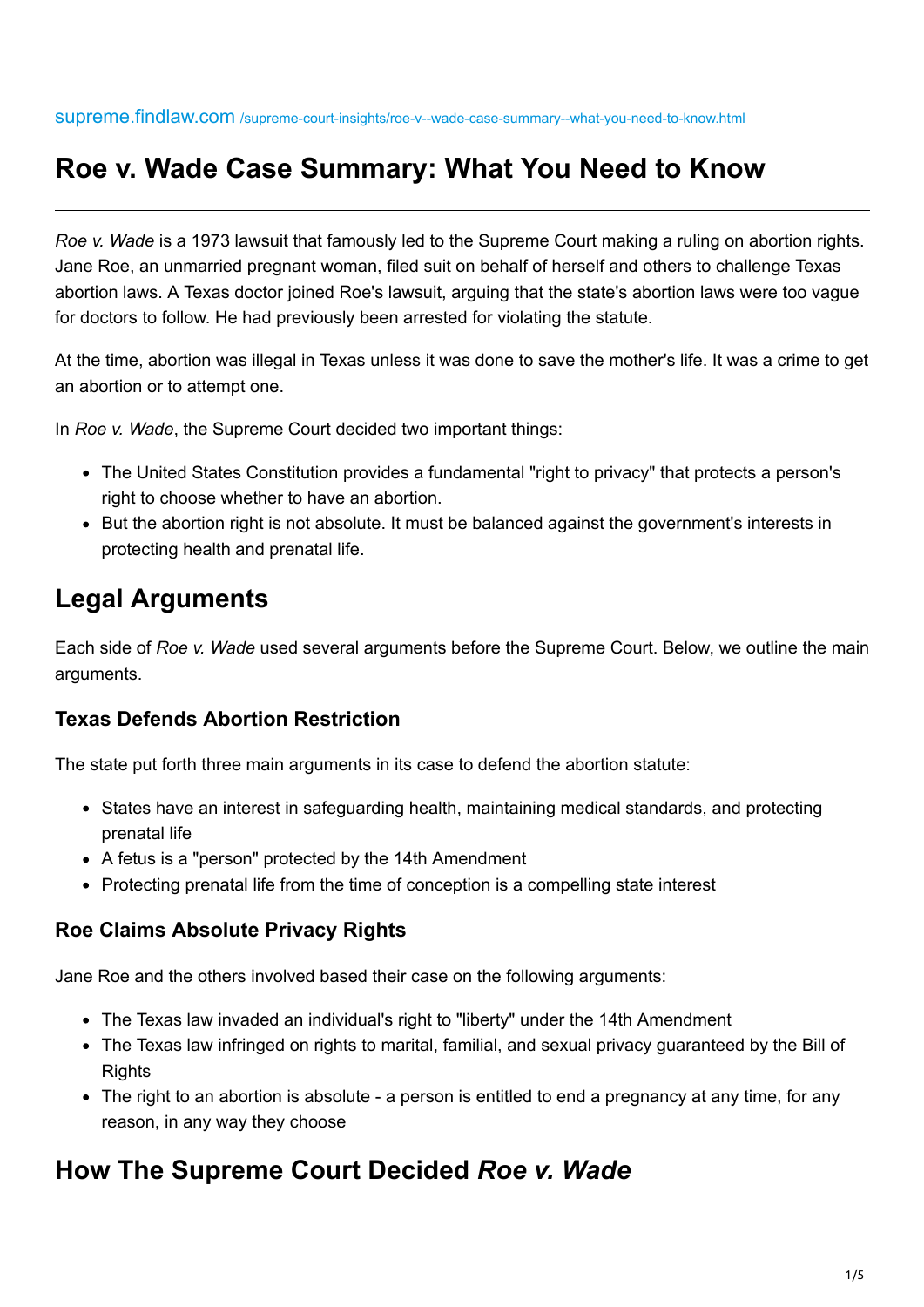The Court split the difference between the two arguments presented. First, the Court recognized that abortion does fall under privacy rights.

The constitutional right to privacy comes from the [Due Process Clause](https://constitution.findlaw.com/amendment14/annotation03.html) of the [Fourteenth Amendment.](https://constitution.findlaw.com/amendment14.html) The Due Process Clause does not explicitly state that Americans have a right to privacy. However, the Supreme Court has recognized such a right going all the way back to 1891. Just one year before *Roe*, [the Supreme Court held](https://caselaw.findlaw.com/us-supreme-court/408/564.html) that "in a Constitution for a free people, there can be no doubt that the meaning of 'liberty' must be broad indeed." In *Roe v. Wade*, the Court decided that this right to privacy extends to control over pregnancy.

The justices acknowledged that being forced to continue a pregnancy puts a lot at risk, such as:

- Physical health
- Mental health
- Financial burdens
- Social stigma

The Court was skeptical of the state's argument that Constitutional protections begin at conception. The Constitution doesn't provide a definition of a "person." But, it does say that its protections cover those who are "born or naturalized" in the United States. After examining other cases relating to unborn children, the Court concluded that "the unborn have never been recognized in the law as persons in the whole sense."

The *Roe v. Wade* decision also includes a discussion of the different views on when life begins. Many in the Jewish faith, for example, believe that life begins at birth. But, the prevailing view in the Catholic faith is that life begins at conception. Doctor's views vary, but they tend to lean toward the belief that life begins sometime before birth. But, the Court found that it is not up to the states to decide when life begins:

"[W]e do not agree that, by adopting one theory of life, Texas may override the rights of the pregnant woman that are at stake."

However, as we mentioned above, the Court did not agree that the Constitution guarantees an absolute right to an abortion. In other words, the privacy right does not prevent states from putting some regulations on abortion.

The Court created a framework to balance the state's interests with privacy rights. Acknowledging that the rights of pregnant people may conflict with the rights of the state to protect potential human life, the Court defined the rights of each party by dividing pregnancy into three 12-week trimesters:

- During a pregnant person's first trimester, the Court held, [a state cannot regulate abortion](https://www.findlaw.com/state/family-laws/details-on-state-abortion-laws.html) beyond requiring that the procedure be performed by a licensed doctor in medically safe conditions.
- During the second trimester, the Court held that a state may regulate abortion if the regulations are reasonably related to the health of the pregnant person.
- During the third trimester of pregnancy, the state's interest in protecting the potential human life outweighs the right to privacy. As a result, the state may prohibit abortions unless an abortion is necessary to save the life or health of the pregnant person.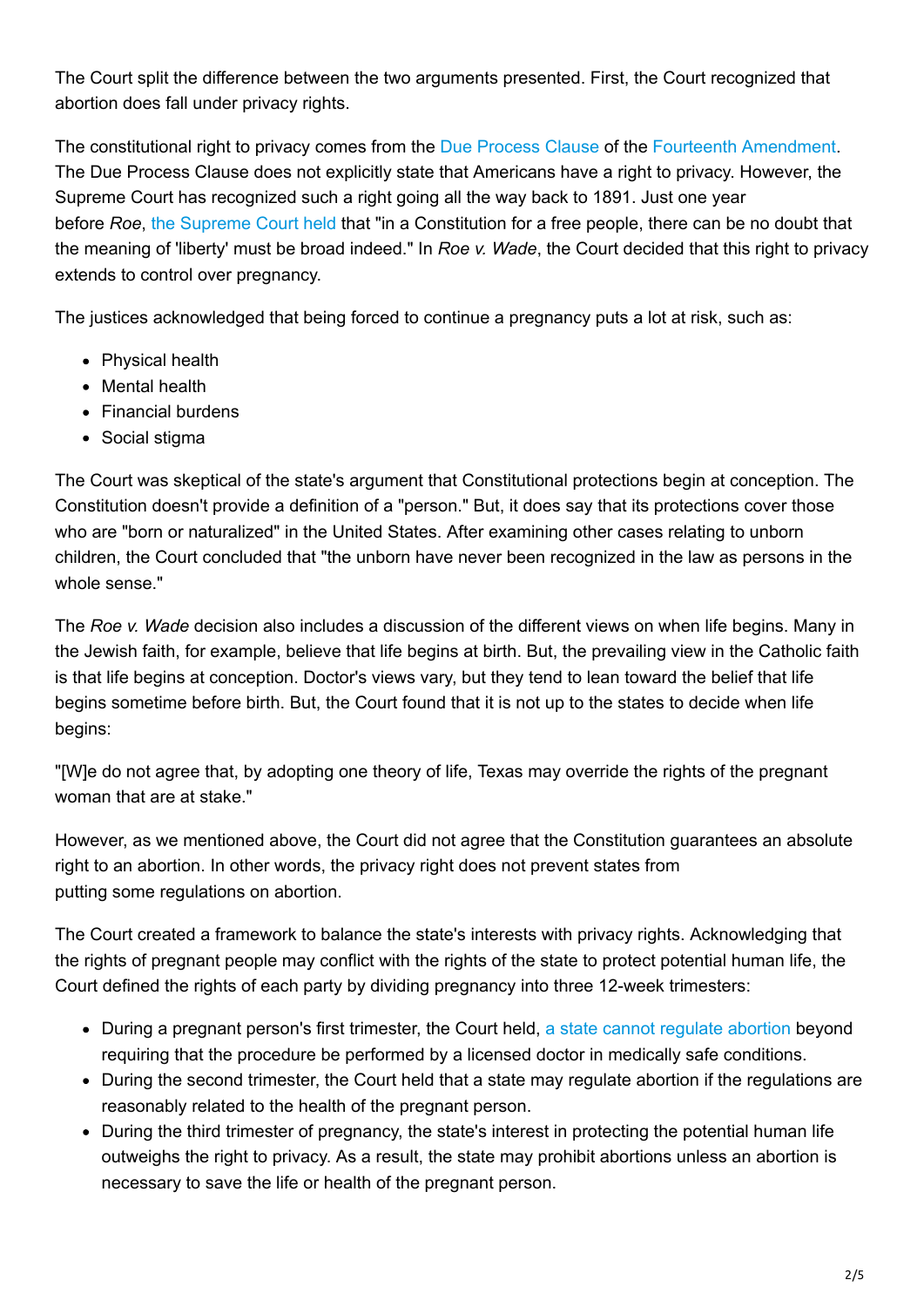## **Significance of** *Roe v Wade*

Many think of *Roe v. Wade* as the case that "legalized abortion." However, that isn't exactly true. What it did was change the way states can regulate abortion, and characterized abortion as something that was covered under constitutional rights of privacy.

It may come as a surprise that *Roe* did not have much of an impact on the number of abortions performed each year in the United States. According to the [Guttmacher Institute](https://www.guttmacher.org/gpr/2003/03/lessons-roe-will-past-be-prologue), in the years before *Roe* was decided there were over one million illegal abortions performed in the U.S. annually. After *Roe*, that number remains around one million, performed legally. Plus, the rate of deaths occurring as the result of abortions dropped dramatically in the years following *Roe*.

Since the Court's decision in *Roe v. Wade*, judicial interpretation of the constitution is that abortion is legal. However, [after Roe,](https://www.findlaw.com/family/reproductive-rights/after-roe-v-wade.html) many abortion opponents have advocated for stricter [abortion laws](https://www.findlaw.com/family/reproductive-rights/abortion-laws.html). The opponents haven't been able to ban abortions outright, but have placed limitations on abortions. A number of states have placed restrictions on abortions in certain circumstances, including parental notification requirements, mandatory disclosure of abortion risk information, and restrictions on late-term abortions.

The issue is still a hotbed topic in presidential debates and across the nation. States continue to pass abortion regulations that are often challenged in federal courts. But, few make it to the Supreme Court. This has led many to wonder: Could *Roe v. Wade* [be overturned?](https://supreme.findlaw.com/supreme-court-insights/could-roe-v--wade-be-overturned-.html)

## **Interesting Facts**

- Sarah Weddington was just 26 years old when she argued before the Supreme Court as one of Roe's attorneys.
- Jane Roe is not the real name of the woman who filed the famous lawsuit. It's an alias.
- As the Court points out, banning abortion is a relatively new concept. Laws like the one in *Roe* emerged in the United States in the late 1800s.
- Norma McCorvey (the real woman behind "Jane Roe") became a prominent voice for the pro-life movement in 1995.
- In 1973, there were no female justices on the United States Supreme Court.

# **Public Reactions**

There wasn't much public reaction to *Roe* when the Supreme Court first released its decision. However, in the decades that followed it became a significant issue in American politics. Some view the Court's decision in *Roe v. Wade* as "judicial activism," – meaning the judges based their decision on personal views rather than existing law. But, supporters of *Roe* say it is vital in preserving women's rights.

Many opponents of the decision argue that because the text of the Constitution doesn't explicitly talk about abortion, it should be left up to the states to regulate. Others say that a person should be protected by the Constitution at conception. Under that logic, abortion violates the Constitutional rights of the [unborn child. The Supreme Court even recognized the polarizing nature of the abortion issue in its](https://caselaw.findlaw.com/us-supreme-court/410/113.html) opinion: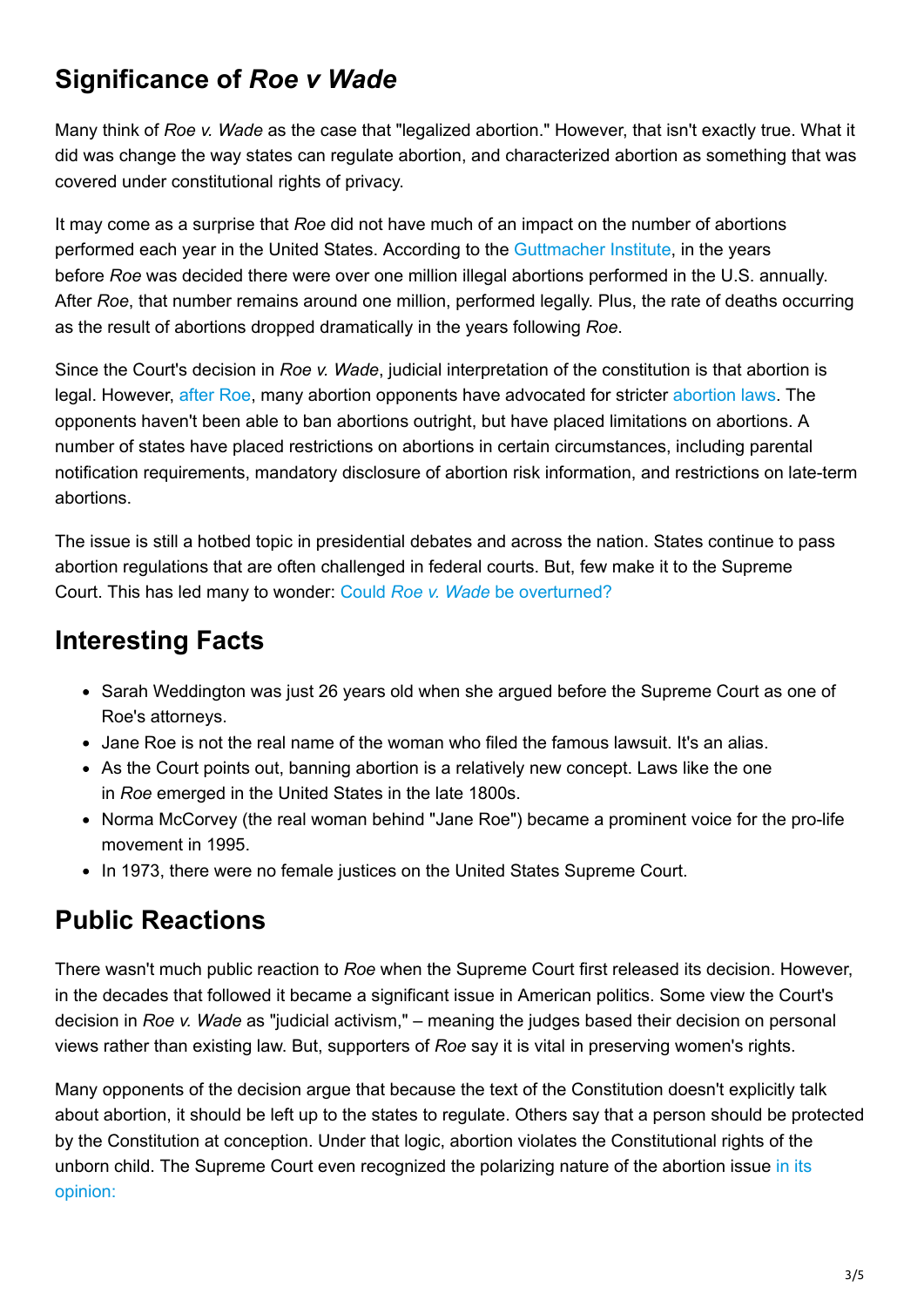"One's philosophy, one's experiences, one's exposure to the raw edges of human existence, one's religious training, one's attitudes toward life and family and their values, and the moral standards one establishes and seeks to observe, are all likely to influence and to color one's thinking and conclusions about abortion."

As Justice Harry Blackmun (who wrote the decision in *Roe*) points out, abortion will never be a simple issue. It remains a hotly debated topic because someone's opinion on it depends on their view of the world, and when they believe life begins.

# **Related Cases**

*Roe* would not be the last time the Supreme Court addressed abortion rights. In later cases, the Court upheld the privacy rights tied to abortion. But, they did modify some of the frameworks created in *Roe*.

#### **Planned Parenthood v. Casey**

The Supreme Court notably revisited *Roe v. Wade* in 1992 when reviewing *Planned Parenthood v. Casey*. In that case, the Court once again upheld a pregnant person's right to choose abortion. But, it changed the framework created in *Roe*. Instead of requiring states to regulate abortion based on trimester, the Court created a standard based on "fetal viability" - the fetus's ability to survive outside the womb. Viability is usually placed at around seven months (28 weeks), but it can be as early as 24 weeks.

#### **Whole Woman's Health v. Hellerstedt**

In 2016, the Supreme Court evaluated abortion regulations once again. Texas passed a law in 2013 that placed a series of restrictions on abortion clinics in the state. Among the other requirements, abortion providers had to have "admitting privileges" at a hospital no more than 30 miles away.

Admitting privileges give a doctor the ability to:

- Have their patients admitted to a hospital as if the doctor were an employee there
- Treat their patients how the doctor wishes without the need for approval from another doctor at the hospital

When this requirement took effect, Texas went from having 42 abortion clinics - to just 19.

The case reached the Supreme Court around the time of Justice Antonin Scalia's death. So, there were only 8 justices to hear the case. In a 5-3 decision, the Supreme Court found that states cannot place restrictions on abortion clinics that create an "undue burden" for women seeking an abortion.

#### **June Medical Services v. Gee**

In 2020, SCOTUS overturned another admitting privileges requirement in *[June Medical Services v. Gee](https://caselaw.findlaw.com/us-supreme-court/18-1323.html)*. Chief Justice John Roberts joined the liberal justices in a 5-4 decision that struck down a Louisiana abortion statute requiring doctors to have admitting privileges. The decision relied heavily on *Hellerstedt*, and in both decisions, the court observed that abortion is one of the safest medical procedures available today.